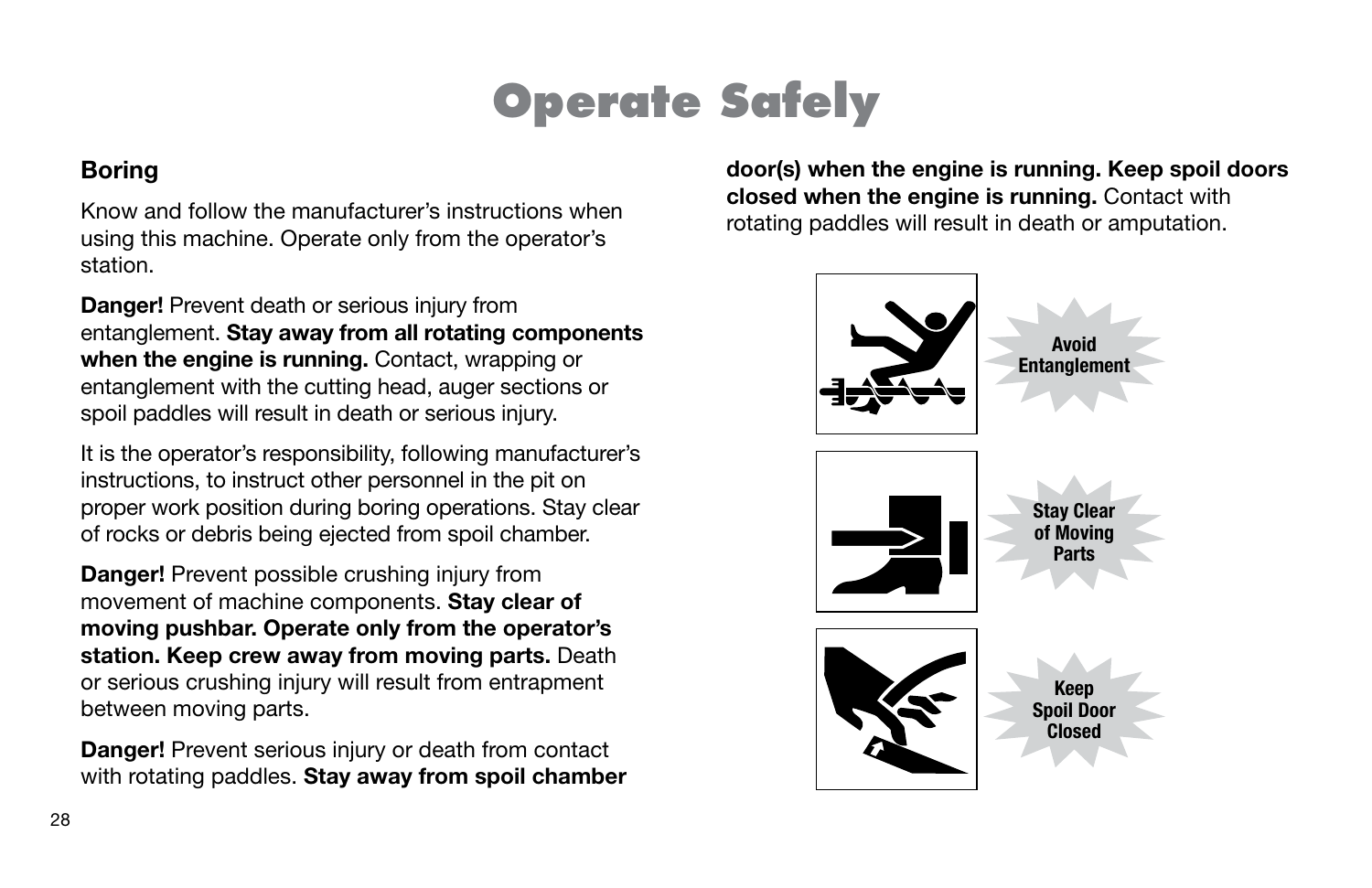Keep other personnel away from the boring and exit pits while the engine is running.

**Danger!** Prevent death or serious injury from entanglement, suffocation or crushing hazards. Do not allow anyone in the exit pit with the engine of the boring machine running. Do not excavate the exit pit during boring operations. Contact/entanglement with the auger or boring head or collapse of the pit will result in death or serious injury.

Boring machines can be upset if operated improperly. Read and understand instructions in the operator's manual.

Danger! Prevent death or serious injury from machine upset. Follow instructions in Operator's Manual. Operate only from the operator's station. Position the machine crew according to manufacturer's instructions. Attach the casing securely to the master casing pusher. Avoid conditions which lead to machine upset. Do not operate at full power in low or reverse gear. Do not advance the machine rapidly or erratically. Be aware of conditions which can cause the cutter head to catch

on an obstruction. Machine upset will result in death or serious crushing injury.

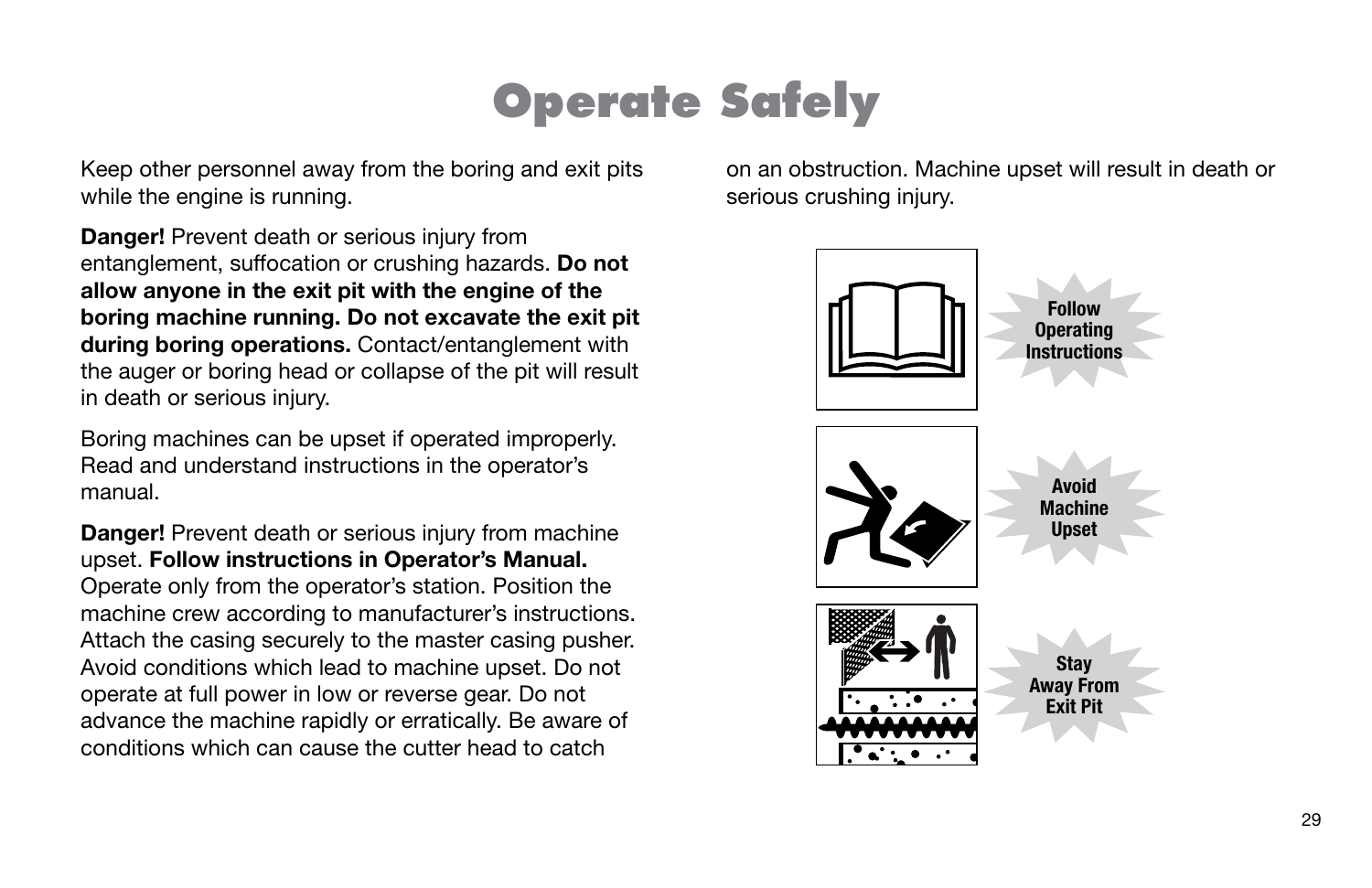#### Avoid Machine Upset

Know and follow the manufacturer's instructions.

- Before boring make sure the machine is ATTACHED SECURELY TO THE TRACK and the casing is secured to the casing pusher.
- Do not operate the machine at full power in low or reverse.
- Always use caution during entry into the face.
- Advance the machine slowly. Avoid sudden or erratic advance or power changes.
- Track lifting is an indication that torque applied to the drill string is excessive. This is an indication of possible machine upset. USE EXTREME CAUTION. Know and follow the manufacturer's instructions.
- Use extreme caution when operating with a wing cutter inside the casing. DO NOT operate in a clockwise direction with a wing cutter inside the casing. Do not allow personnel except the operator next to the machine during this operation.
- A stalled auger string is an indication of possible machine upset. USE EXTREME CAUTION.